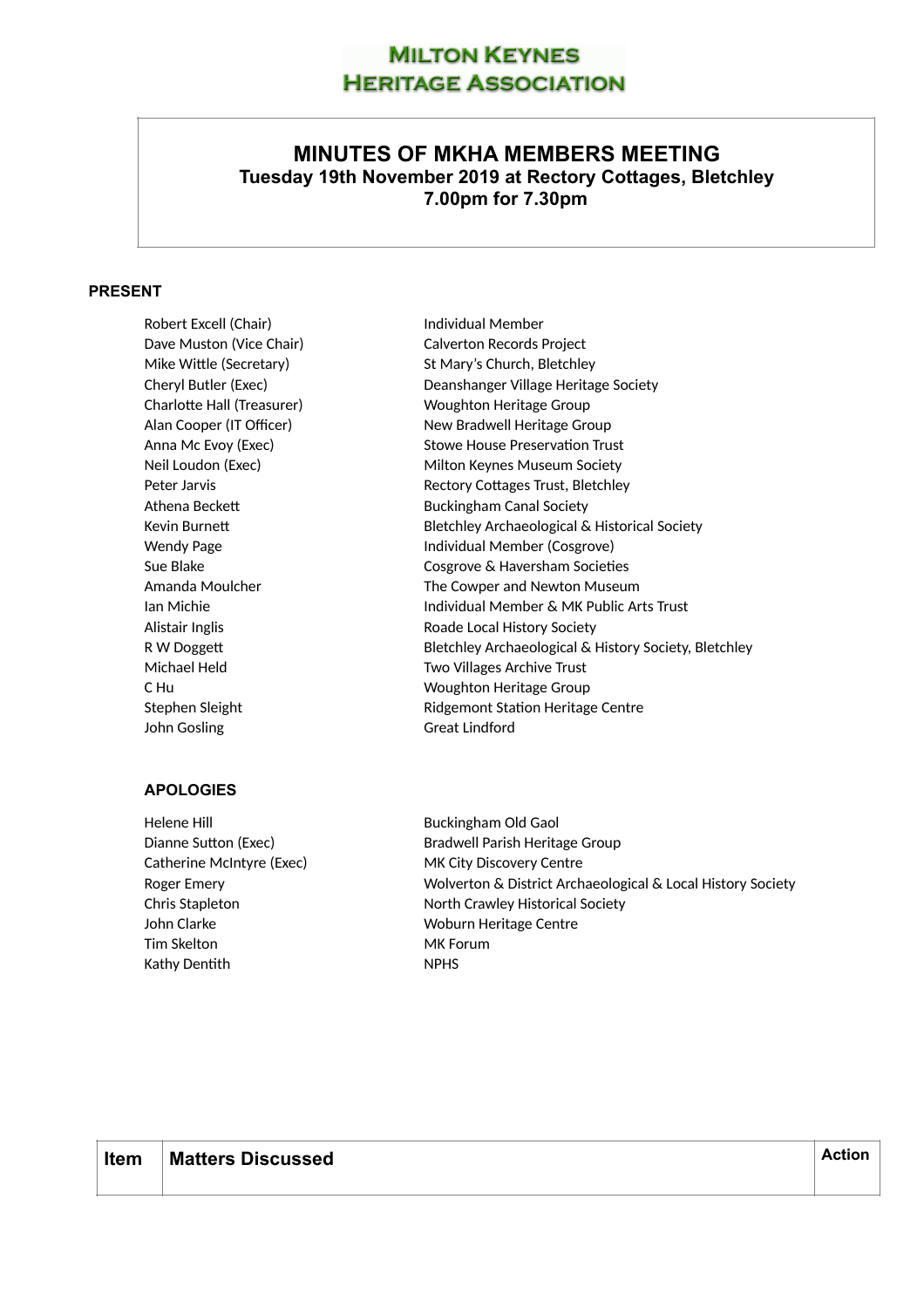| 1.0 | Welcome                                                                                                                                                                                                                                                                                                                                                     |                   |
|-----|-------------------------------------------------------------------------------------------------------------------------------------------------------------------------------------------------------------------------------------------------------------------------------------------------------------------------------------------------------------|-------------------|
|     | The Chair, Robert, welcomed all to the meeting and thanked Peter Jarvis from Rectory<br>Cottages Trust for hosting meeting and asked Peter to give meeting a run down on the<br>history of Rectory Cottages. Peter explained about the unusual wooden carved heads and<br>building in general dating from 1476 and restoration that was undertaken in 1964. |                   |
| 2.0 | <b>EGM</b>                                                                                                                                                                                                                                                                                                                                                  |                   |
|     | The following policies were ratified by the meeting:-<br>• Education & Training Policy;<br>• Diversity & Equalities Policy; and<br>• Child Protection and Vulnerable Adults Policy                                                                                                                                                                          |                   |
|     | NB: It was noted that groups are not expected to adopt these policies but they can be<br>used by affiliated groups for guidance if they so wished when setting their own<br>policies.                                                                                                                                                                       |                   |
| 3.0 | <b>Minutes of last Meeting</b>                                                                                                                                                                                                                                                                                                                              |                   |
|     | Minutes from the last meeting held on 27th June 2019 were approved as a true record of the<br>meeting.                                                                                                                                                                                                                                                      |                   |
| 4.0 | <b>Matters Arising from last Minutes</b>                                                                                                                                                                                                                                                                                                                    |                   |
|     | There were no specific matters arising (but see next item below).                                                                                                                                                                                                                                                                                           |                   |
| 5.0 | <b>MK Council Heritage Report (HODS)</b>                                                                                                                                                                                                                                                                                                                    |                   |
|     | The post evaluation of the last three years events showed that:-                                                                                                                                                                                                                                                                                            |                   |
|     | 2017 - 74 events were held; attended by 16,547 visitors, comprising 13,979 adults & 2563                                                                                                                                                                                                                                                                    |                   |
|     | children;<br>2018 - 90 events; 17,144 attending, 17,144 adults & 11970 children; and<br>2019 -150 events. 17,401 attending, 11492 adults & 5931 children                                                                                                                                                                                                    |                   |
|     | Thanks was expressed to the Living Archive & MK Council for provision of funding.                                                                                                                                                                                                                                                                           |                   |
|     | It was noted that funding had been tight on leaflets. Although it was accepted that there was<br>a 50/50 split between on-line and paper advertisement. Any feedback should be directed<br>via the Living Archive Group not MKHA.                                                                                                                           | <b>ALL</b>        |
| 6.0 | <b>Treasurer's Report &amp; Finances</b>                                                                                                                                                                                                                                                                                                                    |                   |
|     | Business Banking Instant £3.434.11<br>Treasurer's Account £16524.17 (Excludes ring-fenced Community Foundation grant of<br>£4,960 now distributed)<br>Long Term account - Hampshire Trust Bank £5231.89<br><b>TOTAL £25,190.17</b>                                                                                                                          |                   |
|     | It was noted that MKHA can sustain Grants for at least another year or two depending on<br>funding.                                                                                                                                                                                                                                                         |                   |
|     | It was noted that subscription membership renewal process for 2019/2020 was underway.<br>Any questions / issues to be directed direct to Charlotte Hall (treasurer)                                                                                                                                                                                         | ALL/<br><b>CH</b> |
| 7.0 | <b>Grants Work Shop</b>                                                                                                                                                                                                                                                                                                                                     |                   |
|     | Neil outlined the background and basis of the workshop using slides.                                                                                                                                                                                                                                                                                        |                   |
| 7.1 | PLEASE APPLY FOR A GRANT WHILST WE HAVE THE FUNDS                                                                                                                                                                                                                                                                                                           |                   |
|     | <b>Work Shop Agenda</b>                                                                                                                                                                                                                                                                                                                                     |                   |
|     | · Basic details & Key criteria;<br>• Examples of groups making use of MKHA grants;<br>• Application form and process;<br>• Type of project;<br>• Duration and Partnership participation;<br>• Need for Final Reports;<br>• Any Questions?                                                                                                                   |                   |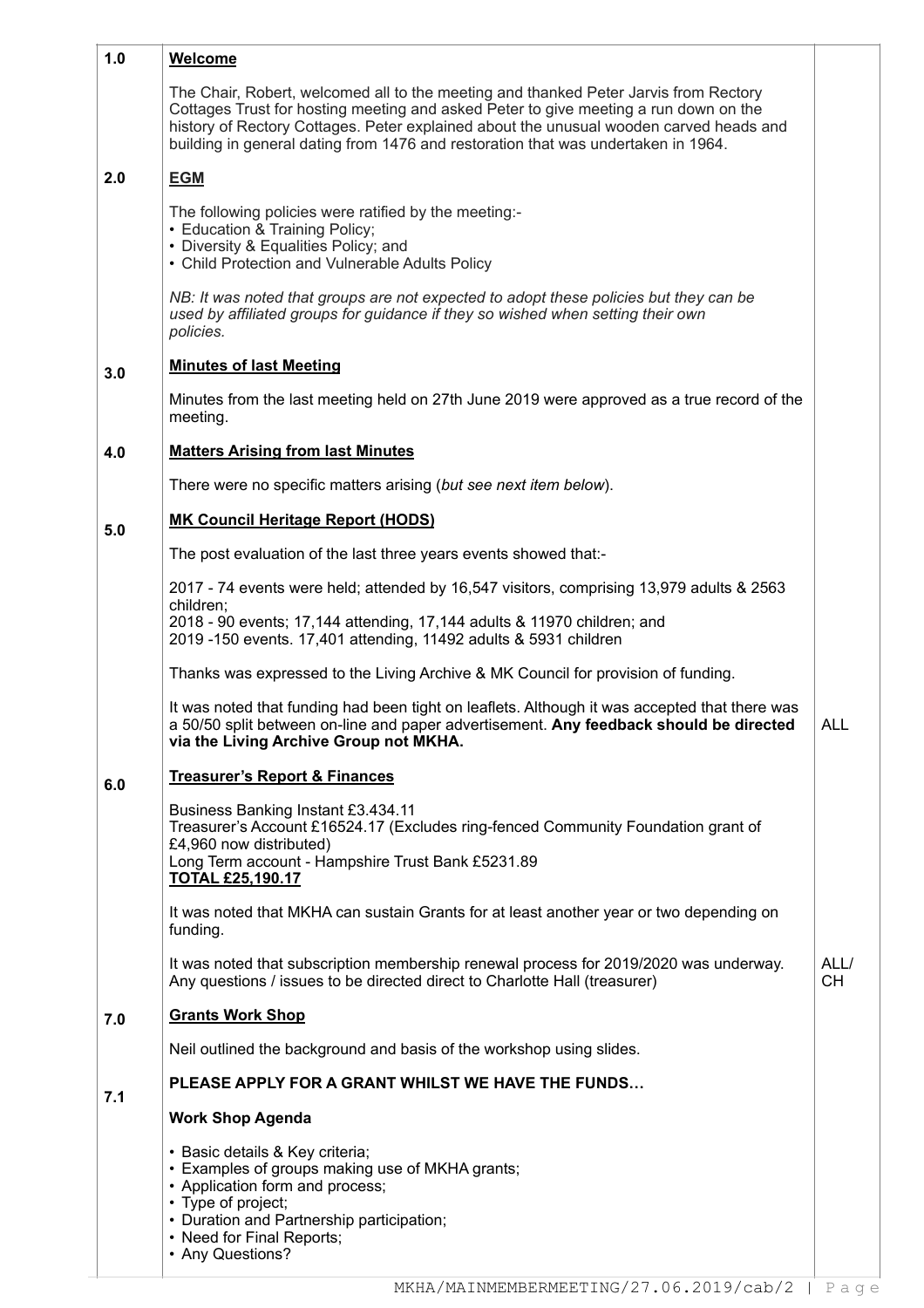#### **7.2 Basic Details & Key Criteria**

Grants available up to a maximum of £750 per application\*\*

- Applications must be Community and Heritage related;
- Meet at least ONE of the five Strategic Priorities;
- Contribute to ONE of the three Programme areas

\*\* **New members** - 18 months before an application allowed and **established members** - 12 months between grant application following completion of previous grant.

#### **7.3 Strategic Priorities**

Grants must meet ONE of the five Strategic Priorities:-

- Be Healthy Wellying via heritage activities
- Enjoy and achieve Improve quality of life & wellbeing
- Positive contribution outreach to other groups
- Build strong communities local area access to heritage
- Improve choice & control public access to heritage events

#### **7.4 Programme Areas**

Grants must contribute to at least ONE of three Programme areas:-

- Collections
- Events
- Volunteering

#### **7.5 Project Ideas - Events**

- Special activities linked to HODs or other planned heritage events
- Exhibitions, Events and Activity in connection with Discover Milton Keynes

#### **7.6 Project Ideas - Activities**

Opening heritage buildings to the public, community heritage projects, village trails (with direct local school input), school visits and reminiscences, heritage booklet, newsletter, interactive exhibition in the community, competitions, oral history recording, digital photography locally ('then and now' type projects), training course costs etc…

#### **7.7 Project Ideas - Studies & Resources**

• Safeguarding archives, heritage impact studies, youth or ethnic heritage study

• Purchase of hardware and software and display material or other equipment to assist a specie project

#### **7.8 Duration & Partnerships**

- All those awarded a grant will be expected to provide a short written quarterly update of progress to MKHA Executive Committee
- Grant monies must be claimed within 12 months of the award, unless evidence of exceptional circumstances is submitted with the claim
- MKHA advise smaller groups to seek partnership with larger groups or commercial contractors to help ensure sufficient volunteers or resources to undertake the project

#### **7.9 Final Reports are Required**

- A final written feedback report will be required on completion of the project. **THIS IS SEEN AS A PRIORITY UPON CONCLUSION OF A PROJECT**
- Photographic images or copies of the output from the project should be provided to MKHA to be used to assist publicity of the grant scheme

**7.10 A number of groups shared examples of how they had applied / used grants awarded. TVAT,- 3 grants (***trail leaflet, bookmark & new projector)* **, Stowe House Preservation Trust - (***shared project with UVA producing booklet***), Buckingham Canal Society - (***walks leaflet & information plaque)***, Roade Local History Society - (***exhibition leaflet***), Deanshanger Village Heritage Society - (***oral history project / training & school history project***) & St Mary's Church, Bletchley - (***digital project***).**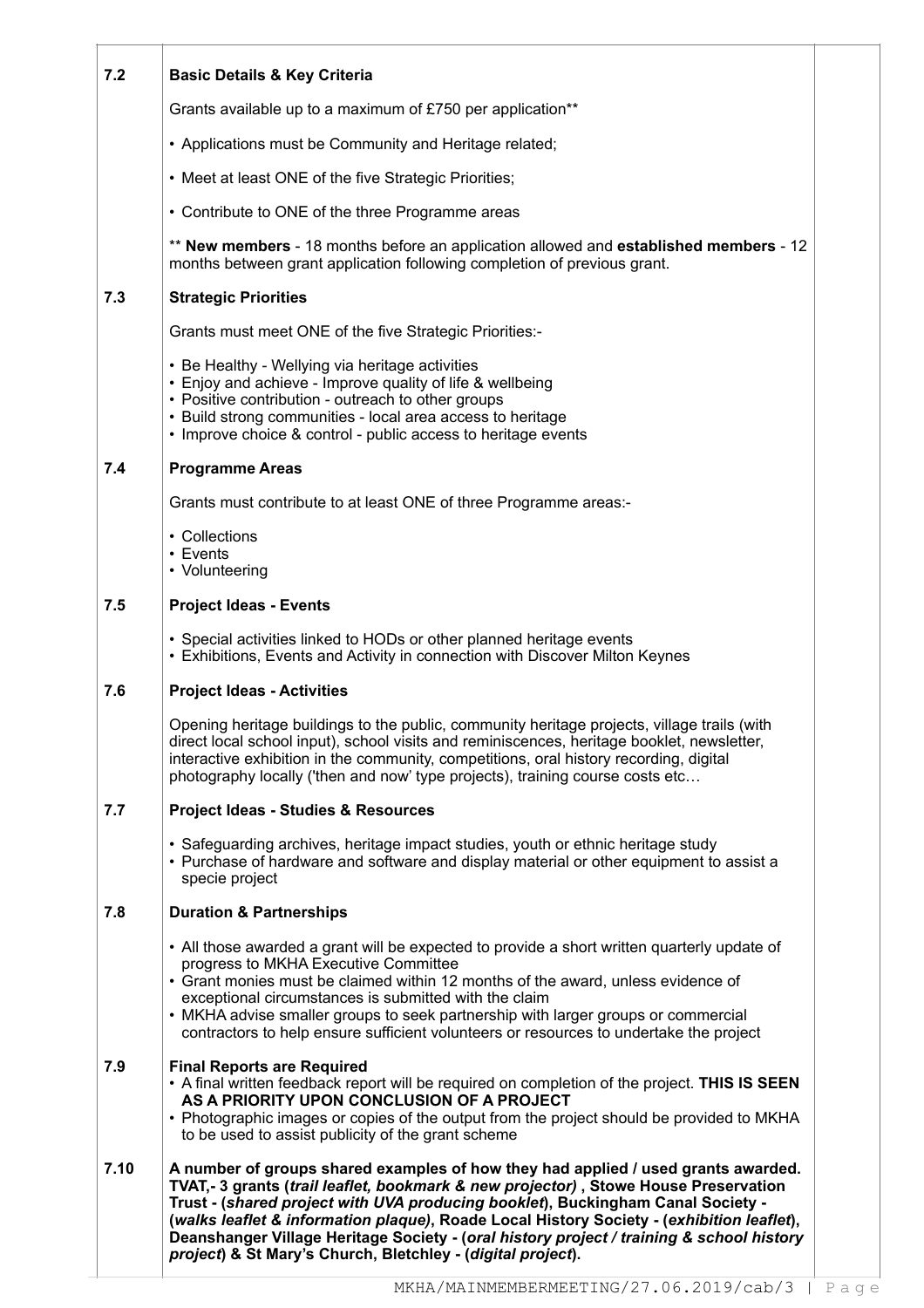#### **8.0 Members Reports**

#### **8.1. Buckinghamshire Canal Society – Athena Beckett**

A brief update was given on the restoration of Bridge No1 which is nearly completed. The parapet / approach is currently being worked upon with installation of new brick walls. The bridge is accessible from both sides and weight compliant. Bridge No1 is the first bridge on the Buckingham Arm just off Grand Union Canal at Cosgrove.

#### **8.2. Roade Local History Society – Alistair Inglis**

It is hoped to publish a book based on the research undertaken for the village's 150<sup>th</sup> anniversary of the Cutting. Report on documentary play about the 3 'Every brothers' from Roade who were killed in the WW2 was shared. It brought to life the 3 brothers, 180 people attended, Anglia TV did an article on the play and a standing ovation was received at the end. A calendar is available for purchase at £5 direct from the society based on Bill Hudson's photographs of the cutting and area, in memory of Bill. It was noted that the the society has been awarded a couple of awards recently including 'Best Event in Northamptonshire' for the 180th Anniversary Exhibition held last year.

#### **8.3 Great Linford - John Gosling**

A brief outline was given off the summer event (*although not so summery, rather rainy*) held in around the Manor and village. An update on research being under taken was given which includes the history on many of the houses in the village, the punishment books from local school logs etc. Trail walks and textile project being under taken by the friends of Linford Manor and the Parks Trust.

#### **8.4 TVAT - Michael Held**

An update on the introduction of an APP which follows a trial around the village highlighting 22 sites of interest. The project has been successful. TVAT used a program called 'Pocket Sites' to build the APP for Smart Phones.

#### **9.0 A.o.B**

#### **9.1 New Members**

• **Future Wolverton Ltd** - a registered historical group (*non-profit making*); and

- **National Museum of Computing** Bletchley Park
- **9.2 Group / Society Insurance Cover**

Michael Held mentioned an organisation (BALH) that groups could join for £70 per month which not only includes a quarterly magazine but also dedicated insurance for historical society's / groups. British Association for Local History (BALH) [www.balh.org.uk](http://www.balh.org.uk)

#### **9.3 Training**

A reminder that every Wednesday at MK Museum (training hut) - heritage websites training from 9:30am to 12:30pm (*including cakes and coffee/tea*) takes place.

#### **10.0 NEXT MEMBERS MEETING - MONDAY 16th MARCH 2020**

**The Old Wolverton School Cafe, Old Wolverton Road, Wolverton, 7:15pm for 7:30pm**  *NB: there is no parking on grounds but plenty of parking opposite.* 

*NB: Please remember images tell the story of your event/activity much better. Please send to Dave prior to the next meeting: [david@davidmustondesign.co.uk](mailto:david@davidmustondesign.co.uk)*

Issued …………………………

**Mike Wittle - Secretary MKHA**

ALL

ALL

ALL